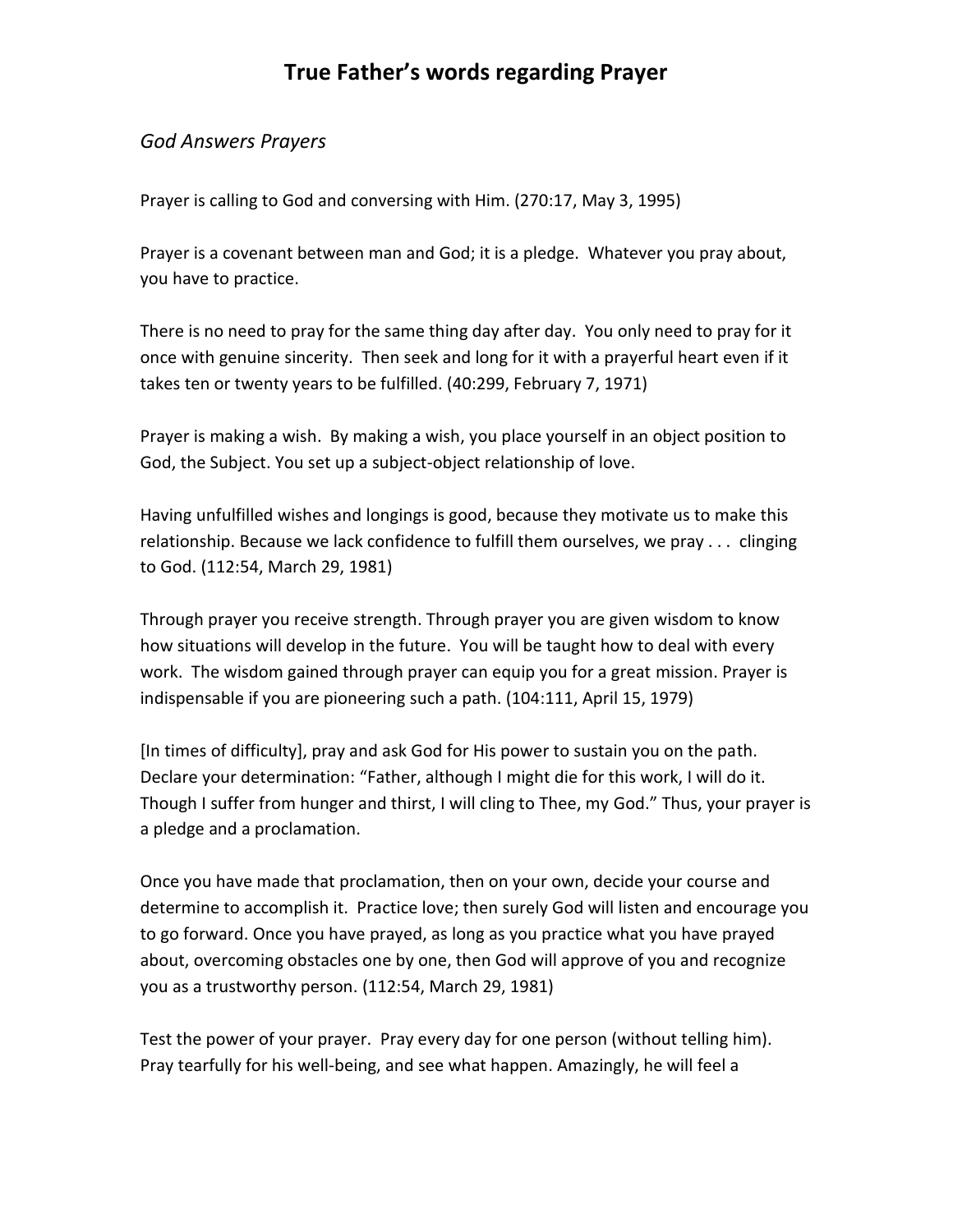magnetic attraction to you. He will feel drawn to you, but he won't know why. (104:113, April 15, 1979)

When you make a request in prayer, it passes through several stages before it is answered. And when it is answered, the answer may come in an unexpected way. Furthermore, when you pray for a blessing, depending on your condition, you may receive a certain amount of blessing, only to have something else taken away…

We are also praying for the world. When your personal devotions and efforts at spreading the Word do not go well, do not worry that your prayers are ineffective. Continue praying, and far away something in the communist world crumbles. Yet it takes time. So pray for something that will not come to pass in your lifetime but thousands of years from now. I am praying such prayers; therefore the work of God will continue to flourish for thousands of years after I am gone, until my prayers are fully answered. (104:110, April 15, 1979)

#### *Prayer Protects Against Evil*

Prayer is needed to purify the mind and spirit. It is necessary training to purify the mind and to focus the mind on God. (181:325, October 3, 1988)

When we are going the wrong way, prayer guides us to the right direction. (45:247, July 4, 1971)

Those who pray do not make serious mistakes; they know what to do.

Once you develop the habit of prayer and relish its taste, you will find it tastier than food and more interesting than listening to music or watching a movie. Moreover, you will find that you are better able to distinguish between good and evil and make the correct choices in Life. (128:172, June 12, 1983)

Through prayer you should know the invisible enemy and discern the enemy's manifest works. (19:146, January 1, 1968)

Through prayer, your mind should completely subjugate your body. Through prayer, your conscience will receive energy and become one with God vertically; and Satan will surely flee away. Through a life of prayer, you cultivate the path for uniting mind and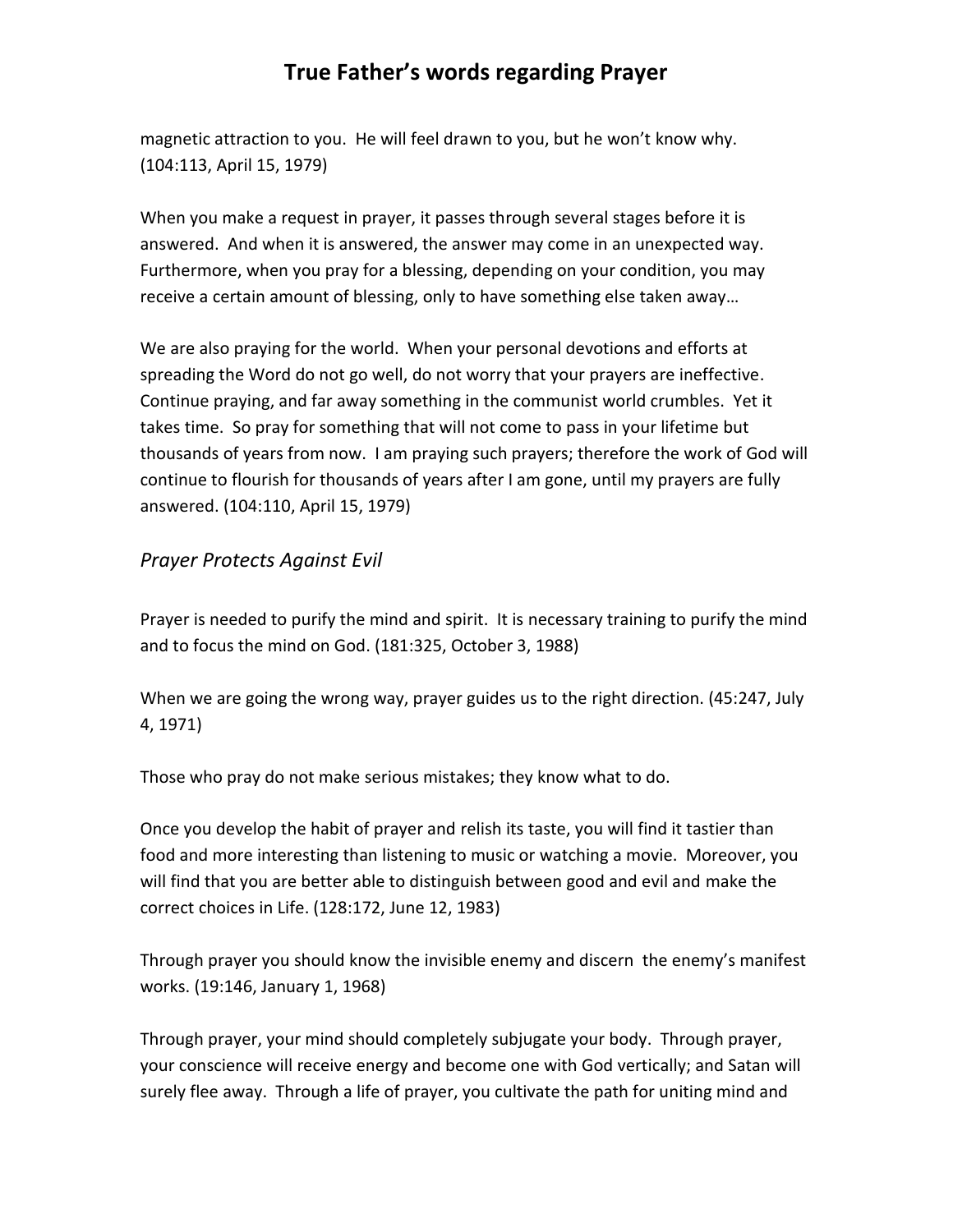body and for connecting with God, becoming one with Him. Then God will be within you, and Satan will have no choice but to run away. (229:7, April 9, 1992)

#### *Prayer from the Heart*

Do not pray casually, but ask your original mind. Do not pray looking up into the sky, but look into your mind. Open the door of your mind. (308:16, November 21, 1998)

When you pray, your heart should be as desperate as a baby crying for mother's milk. (18:185, June 6, 1967)

When you pray, do not think that God is up in the sky. God is right behind your mind. First you have to battle to focus your mind. As your mind and body become more and more united they rise up, connecting to the realm of resonance. (306:255, September 23, 1998)

Do not pray when you are in a fickle mood. Rather, you should pray when you are in the most profound and heavenly state of mind. Your mind should abide at the center of your heart, not near the borderline.

When you want to pray about an important matter in your life, first purify yourself. Make sure your environment is free from worldly distractions and your inner state is far removed from the borderline; then pray. (123:80, December 12, 1982)

Pray with all sincerity, never wavering… "Heavenly Father, how can I best attend Thee? How sincerely have I attended Thee? Have I properly represented my family, my community, my tribe and my nation before Thee?" You can know the answer at once, and knowing it, you shed tears. Fallen people cannot attend Heavenly Father without tears of repentance. Without cleansing we cannot re-create our environment, which having been lost sorely needs re-creation…

Do you weep when thinking about your nation? Do you wail in repentance when thinking about the world? Since Heavenly Father is weeping for them, and the Lord [Christ] is also weeping for them, you people on earth should be doing the same. When you stand with God and Christ, you can participate in their life. (171:19, December 5, 1987)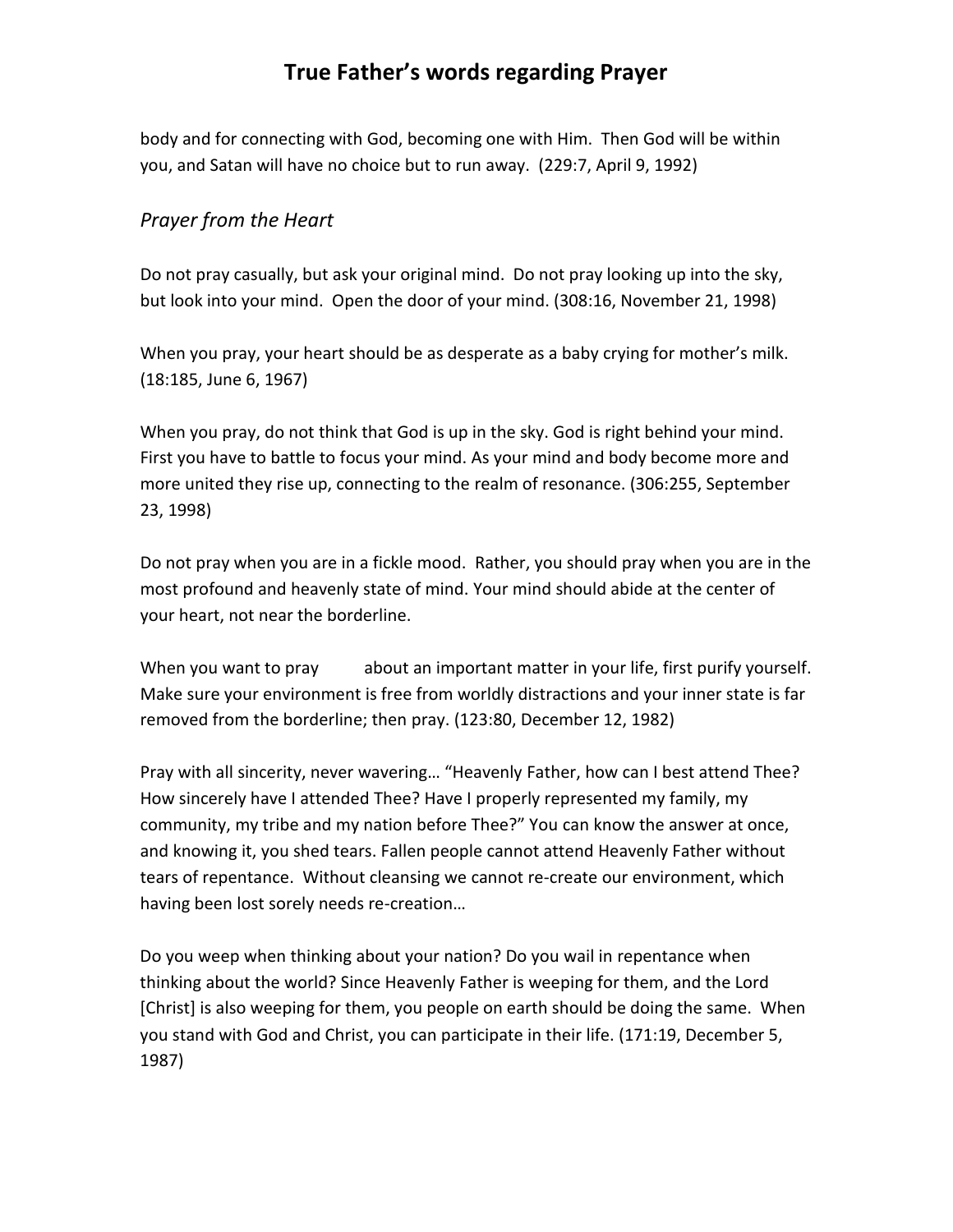Whether I am in the east or the west, prayer helps me to move in a circular orbit around the Axis. I can then participate in the realm of life where God dwells. However, people usually do not live centered on the Axis. They live a casual life, as they want… Prayer is what tunes me to the center point. (171:14, December 5, 1987)

How does one make a true prayer? By overcoming obstacles with patience, love, and sacrifice. People who live this way see their prayers fulfilled. They do not even need to pray, since they are already advancing to fulfill it. (112:52, March 29, 1981)

#### *How to Pray*

When you pray, you should shed tears and sweat. (112:54, March 29, 1981)

What prayer position do you prefer? The best is to kneel and lower your head. You have to restrict your body. You will feel pain and discomfort, but you must be serious to overcome it. Then God will accept you as His. (104:110, April 15, 1979)

Prayer is powerful. It is a pledge, an oath and a proclamation to Heaven. (240:35, December 11, 1992)

The way of righteousness requires that we declare our intentions and then report what we do. First declare in your prayer, "Father, I will do such and such today," and later on report, "I have accomplished those things today." (308:211, January 5, 1999)

Prayer is to honestly report your situation to God; then you draw closer to Him. Since you are not just saying idle words but reporting what you have practiced, your report remains as a record. Because your report remains as a record, God acts to give you blessings. That is why a person who prays is powerful. Though he prays quietly, he is a powerful person. (233:105, July 30, 1992)

The Tao–the spiritual path–begins with prayer. Traditionally, people pray in the mountains. They pray in the mountains fastness, alone and solitary. In such a place you should cultivate yourself. (157:13, February 1, 1967)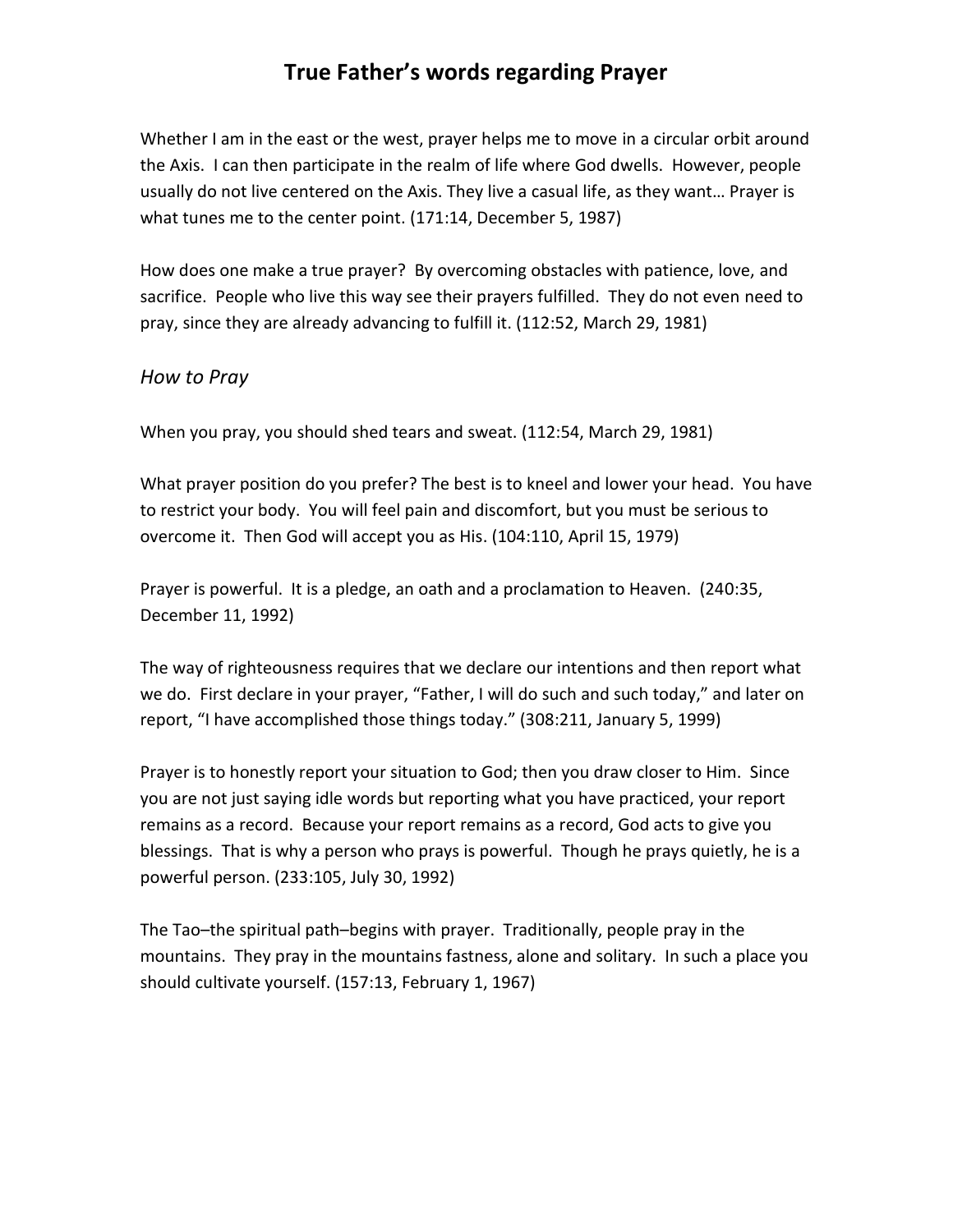#### *Pray Constantly, Day and Night*

In the Bible we read that we should pray constantly. Why is it a crucial teaching to live by? Satan controls this fallen world. He lures us every which way and continually afflicts us with pain and suffering. The only way God's power can reach us is in the perpendicular direction of the Spirit. (201:208, April 9, 1990)

When you pray for public things all day and all night, your prayer becomes a living prayer. Then every few years the level of your prayer will advance, with different topics for the prayer. (104:112, April 15, 1979)

Pray often to touch limitless spiritual power. That power should become the main spring of your life. (*Way of God's Will* 2.2)

Indescribable joy comes from a life of prayer. You enter the state of God's thought at the time of creation. (29:321, March 13, 1970)

Pray a lot. Although you may live alone, if you pray hard you will never be lonely. Prayer is like breathing. If you pray a lot, you will become spiritually bright. You will become very sensitive and acquire the ability to discern good and evil. Effective prayer requires sacrifices and special devotions. (30:283, April 4, 1970)

Prayer supplies the warehouse of the heart. If you do not have time to pray, pray through the work you do. (27:89, October 26, 1969) When you become a person of complete character, your life becomes a prayer. (*Way of God's Will* 2.2)

#### *Unselfish Prayer*

Your prayers will definitely be realized when they are not for selfish ends but in accordance with God's Will and righteousness. (104:109, April 15, 1979)

Instead of praying to receive a blessing, pray that you can offer devotion for God's sake. To pray out of a desire to receive a blessing is a selfish prayer. It is better to pray asking God's blessing on the nation and the world. (126:339, May 1, 1983)